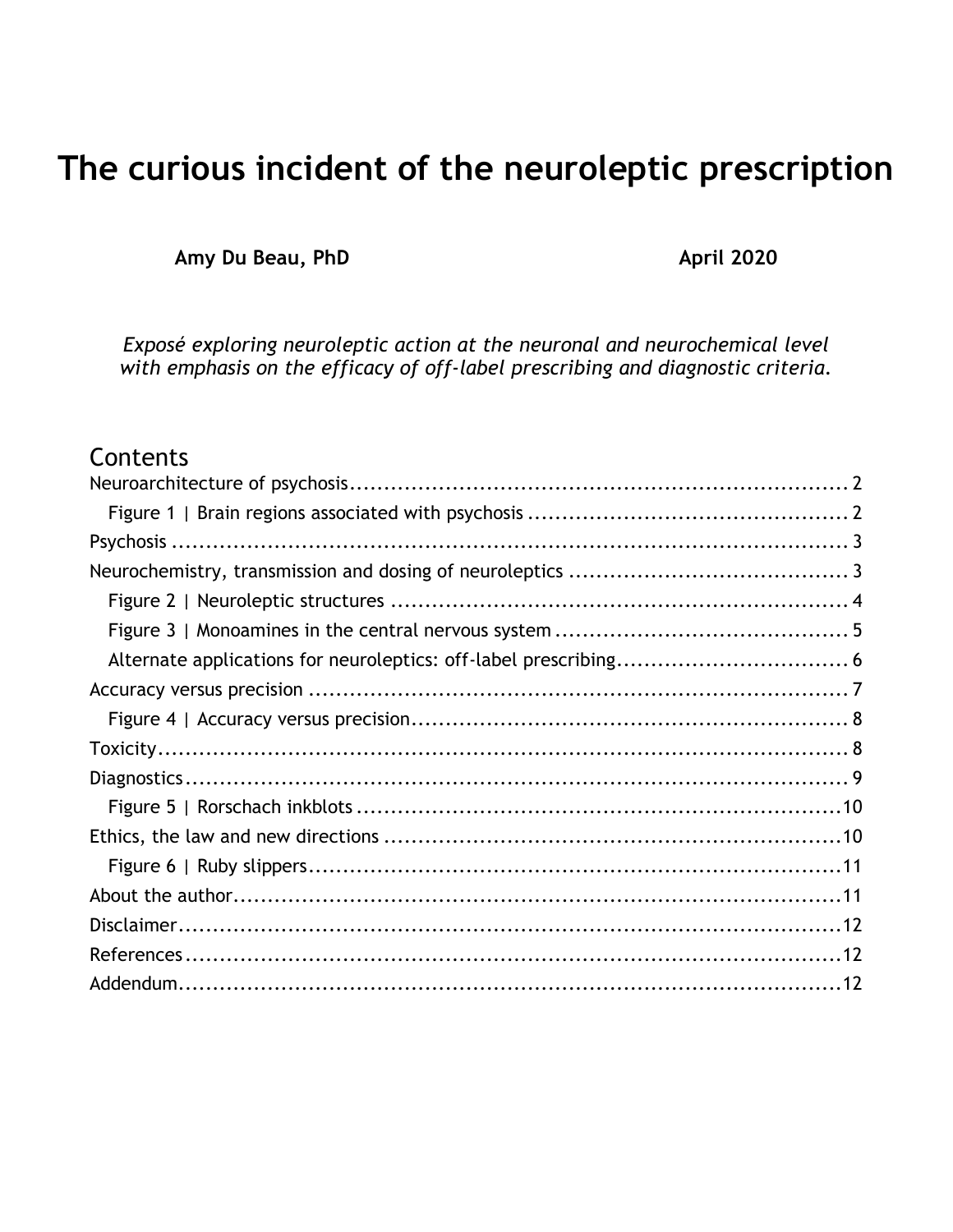### <span id="page-1-0"></span>**Neuroarchitecture of psychosis**

Your brain is a complex circuitry of approximately 86 billion neurons, each projecting axons and dendrites to proximal (nearby) and distal (far away) regions. Neurons are not created equally. Rather, each serves a specialized function. For those with thought disorders (psychosis), the culprit seems to be malfunctioning neurons specifically in striatal regions within the brain's evolutionarily ancient limbic system. Only neurons in these regions need to be treated, which means that the majority of neurons throughout the central nervous system (brain and spinal cord) are otherwise healthy. Refer to Figure 1.



## Sagittal section

#### <span id="page-1-1"></span>**Figure 1 | Brain regions associated with psychosis**

**Sagittal (cross) section of the human brain showing limbic/striatal regions (yellow shading). Monoamines arise from midbrain regions. The corpus callosum divides the brain into left and right hemispheres, and the affective nucleus accumbens is associated with the dopaminergic reward circuit. Other brain regions shown for context. Figure adapted from Du Beau (2018).**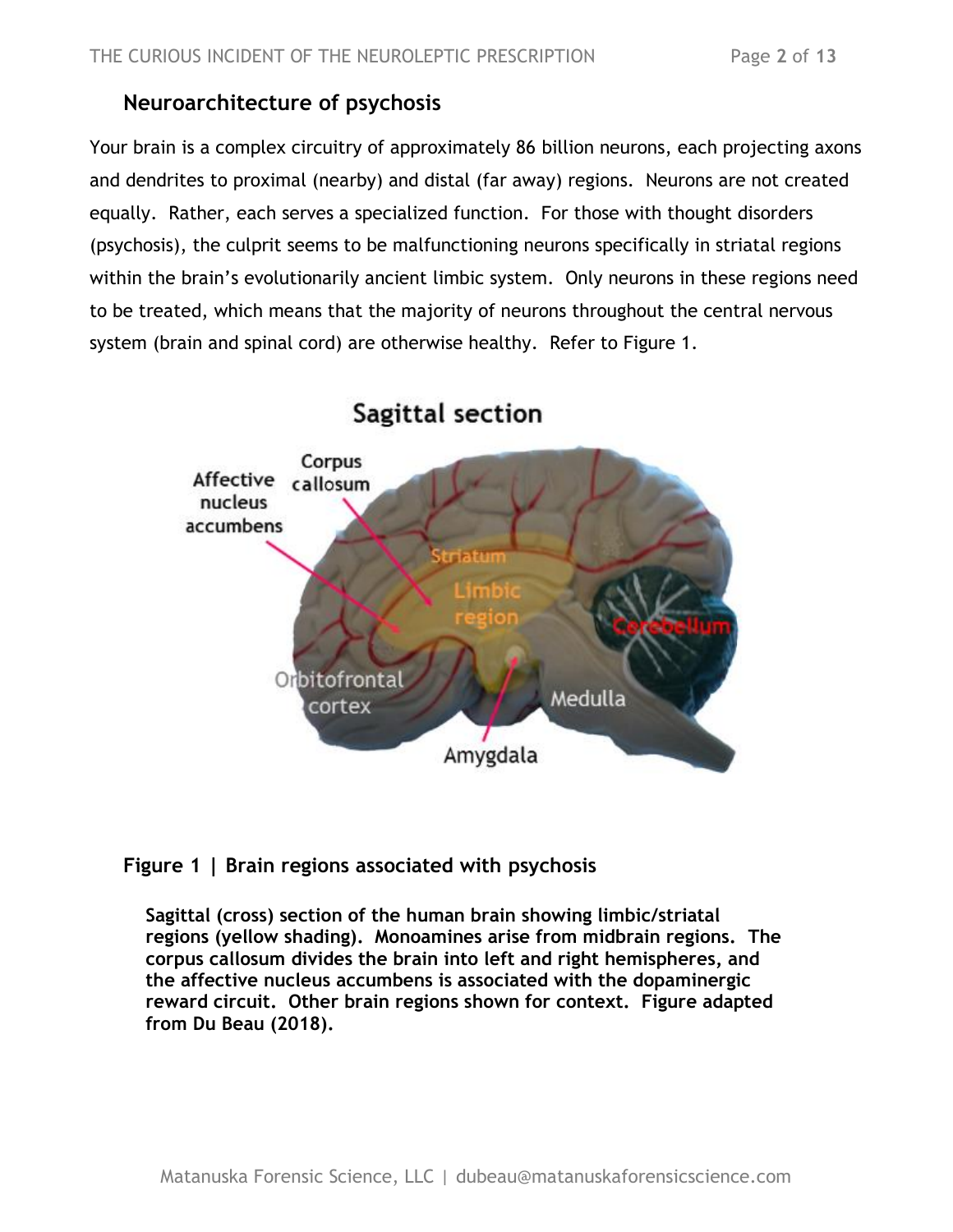## <span id="page-2-0"></span>**Psychosis**

Psychosis is an episodic symptom marked by incoherent, disorganized thought incongruent with reality. Psychotic motifs include hallucinations (auditory, visual or sensory) and delusions (paranoia, grandiosity or religiosity). Psychiatric disorders that entail persistent and recurring psychosis are schizophrenia (inclusive of schizoaffective disorder), bipolar disorder and sometimes major depression.

Anybody can experience dissociative states of psychosis. For instance, prolonged sleep deprivation will invariably induce psychosis. Related, acute bouts of grief, extreme emotional duress, illicit drug use, sensory deprivation, running a fever, even hypnogogic states such as daydreaming can temporarily induce psychosis.

- Factoid: Poltergeist activity is oftentimes attributed to prolonged exposure to lowlevel household carbon monoxide (CO) (Grant, 2015). CO exposure can induce hallucinations, inclusive of a physiological sense of doom (heart palpitations, anxiety and flushing). In lieu of recruiting a ghostbuster, exorcist or psychiatrist, just check your CO detector. But back to the story.

#### <span id="page-2-1"></span>**Neurochemistry, transmission and dosing of neuroleptics**

Neuroleptics are psychoactive drugs belonging to the class of major tranquilizers, prescribed to treat psychosis. Zyprexa (olanzapine) is a popular neuroleptic developed and marketed by the pharmaceutical company Eli Lilly (Lilly). Refer to Figure 2. How do neuroleptics work in the brain?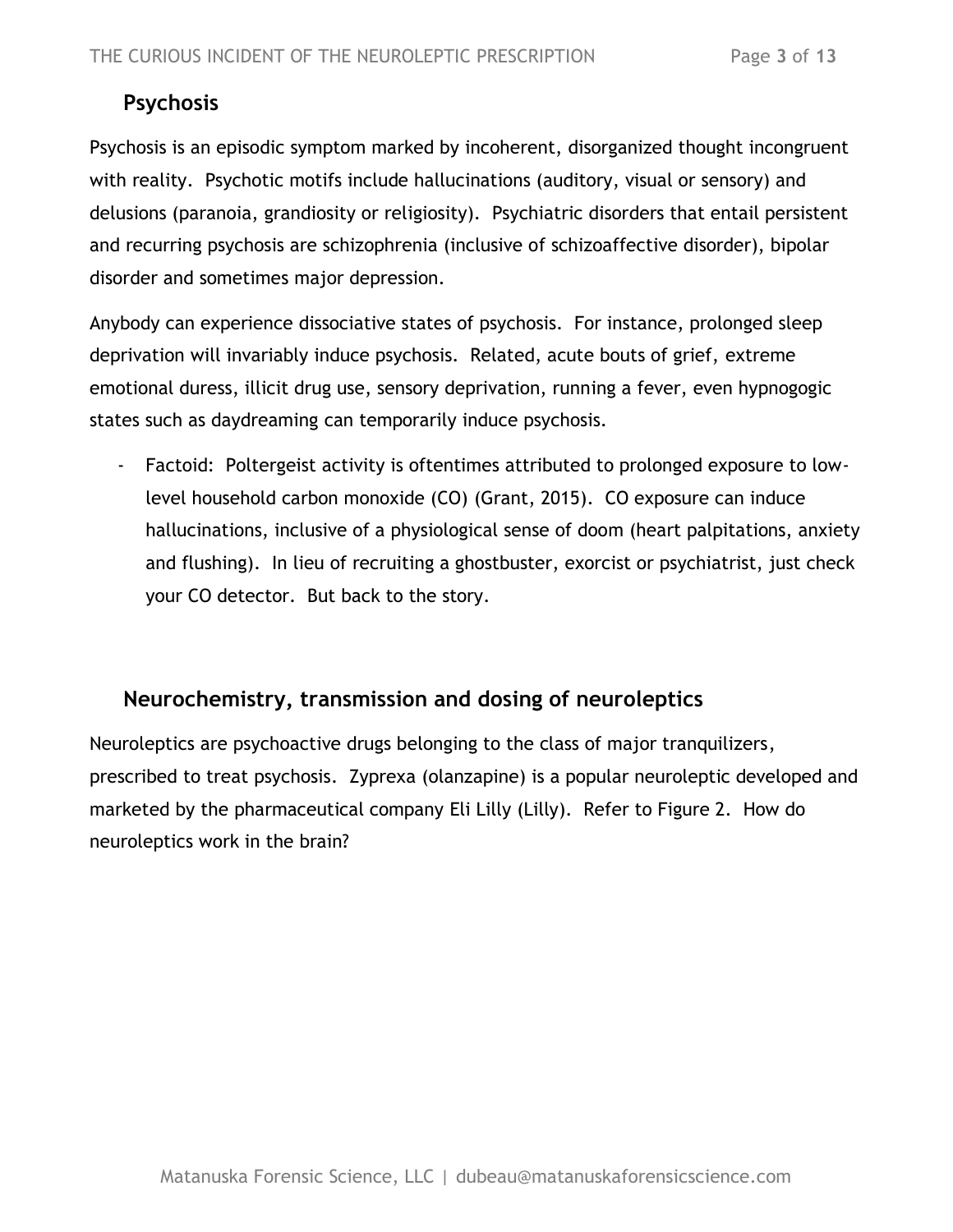

<span id="page-3-0"></span>**Figure 2 | Neuroleptic structures**

**Neuroleptics (antipsychotics) belong to the class of major tranquilizers with similar psychoactive actions. Chemical structures of exemplary neuroleptics are shown in this figure. Zyprexa and Risperdal are popularly prescribed for schizophrenia and Latuda is commonly used to treat bipolar disorder and major depression.** 

Neurons in your brain talk to each other using the language of neurotransmission. Neuroleptics work by blocking monoaminergic (catecholaminergic) receptors in the brain. By design, neurons each have specialized receptors on their surface membranes activated by various neurochemicals such as monoamines – imagine them like little electrical outlets. Monoamines (dopamine, serotonin and noradrenaline (aka norepinephrine)) are readily convertible chemicals that transmit signals between neurons by plugging in to these receptors, switching them off and on.

Monoamines are associated with mood. Dopamine regulates emotion, motivation and reward whereas serotonin is generally associated with pleasure. Monoamines change the relative contribution of other neurotransmitters in your central nervous system, both excitatory (glutamate and histamine) and inhibitory (glycine and GABA). That is, monoamines are like the lubricant 'WD-40' of your brain. Refer to Figure 3.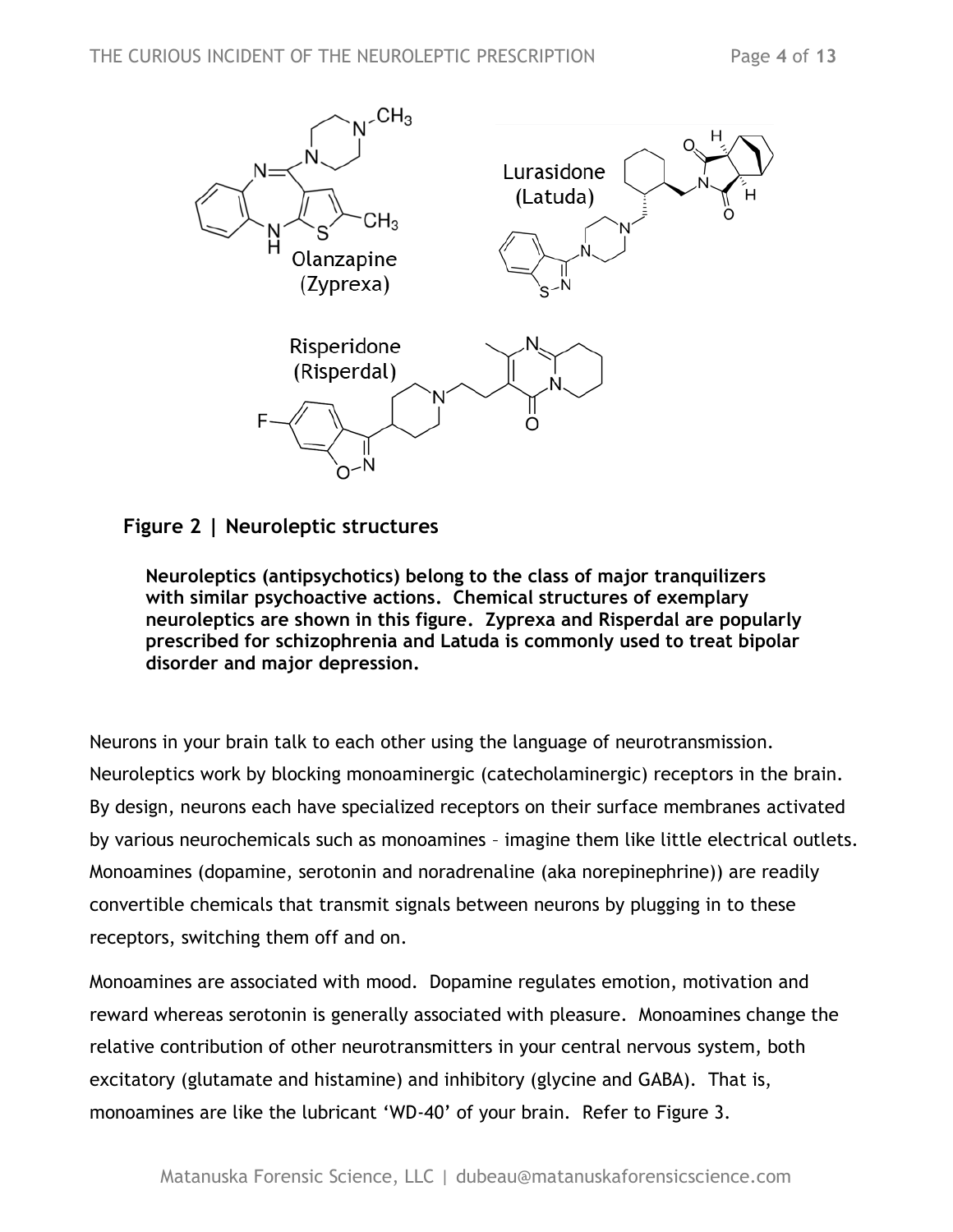

<span id="page-4-0"></span>**Figure 3 | Monoamines in the central nervous system**

**My confocal microscopy image showing (A) Monoamines in the central nervous system. (B) Serotonin (5-HT, red) and dopamine (DBH, blue) modulating a neuron (green). (C) Serotonin (5-HT). (D) Dopamine (DBH). μm = micrometers. Figure by Du Beau.** 

There is no evidence that the schizophrenic or bipolar brain has too much dopamine. Rather, dopamine specifically in limbic/striatal regions of the thought disordered brain is misallocated. Too much dopamine may be sequestered by limbic/striatal neural receptors, disproportionately leaving too little between neurons, thus hampering cross-talk between neurons. While neuroleptics do target limbic/striatal regions, the salient issue is that these agents block neural receptors throughout the entire central nervous system indiscriminately and unnecessarily. Yes, the whole enchilada.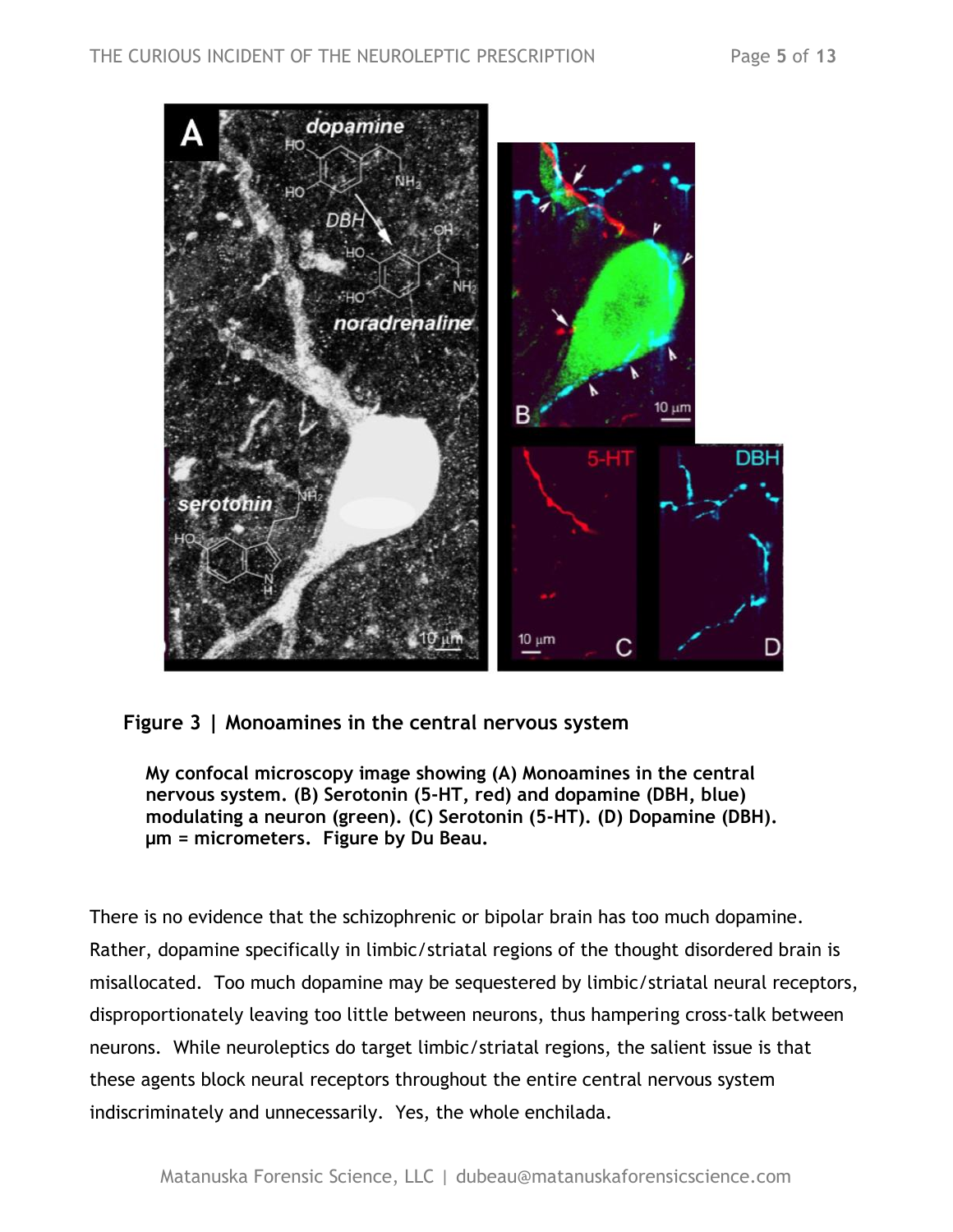The usual dosing for Zyprexa is 5 to 20 milligrams once daily administered orally. Psychiatrists notoriously advise that their patients take neuroleptics for the rest of their life, even if psychotic symptoms may be fleeting. Heavy emphasis on the consequences if their patients do not comply. Further, institutionalized or hospitalized patients may be forcibly drugged against their will (Gottstein, 2020).

To compound neuroleptics' 'sledgehammer' approach, neurons are very adept at growing new receptors to compensate for those that are blocked. Psychotic symptoms then rebound with a vengeance. As per psychiatric protocol, dosage of the neuroleptic are then increased accordingly - if the treatment is unsuccessful, just add more. Now the vulnerable patient really is incapacitated, complacent and permanently mentally ill. Snowball effect.

- As a quick fix, acute psychotic episodes can often be squelched with a big dose of the common over-the-counter anti-histamine allergy medicine Benadryl, aka diphenhydramine (50+ milligrams), although certainly no cure! Benadryl works by blocking histamine, an excitatory neurochemical. By the same token, pretty much any sedating drug will work, such as benzodiazepines like Ativan, which is an especially fast-acting titration. But back to the story.

#### <span id="page-5-0"></span>**Alternate applications for neuroleptics: off-label prescribing**

Neuroleptics are broadly used to treat other conditions too, a practice referred to as 'offlabel' prescribing (e.g., Gottstein, 2020; Eisenberg, 2012). Conditions that may be treated with neuroleptics include mood disorders (depression) that do not respond robustly to selective serotonin reuptake or monoamine oxidase inhibitor drugs, autism, Asperger's syndrome, post-traumatic stress, traumatic brain injury, dementia, obsessive compulsion, anxiety, personality disorders, substance abuse, insomnia, Tourette's syndrome, geriatric conditions, extreme nausea, migraines, epilepsy, criminal behavior, attention deficit disorder and even just delinquent naughtiness in children and teens.

The outstanding problem is that these various disparate conditions, each with very different etiologies, do not necessarily entail psychotic symptoms and/or dopaminergic dysfunction at all. Throwing the proverbial dart at the open Diagnostic and Statistical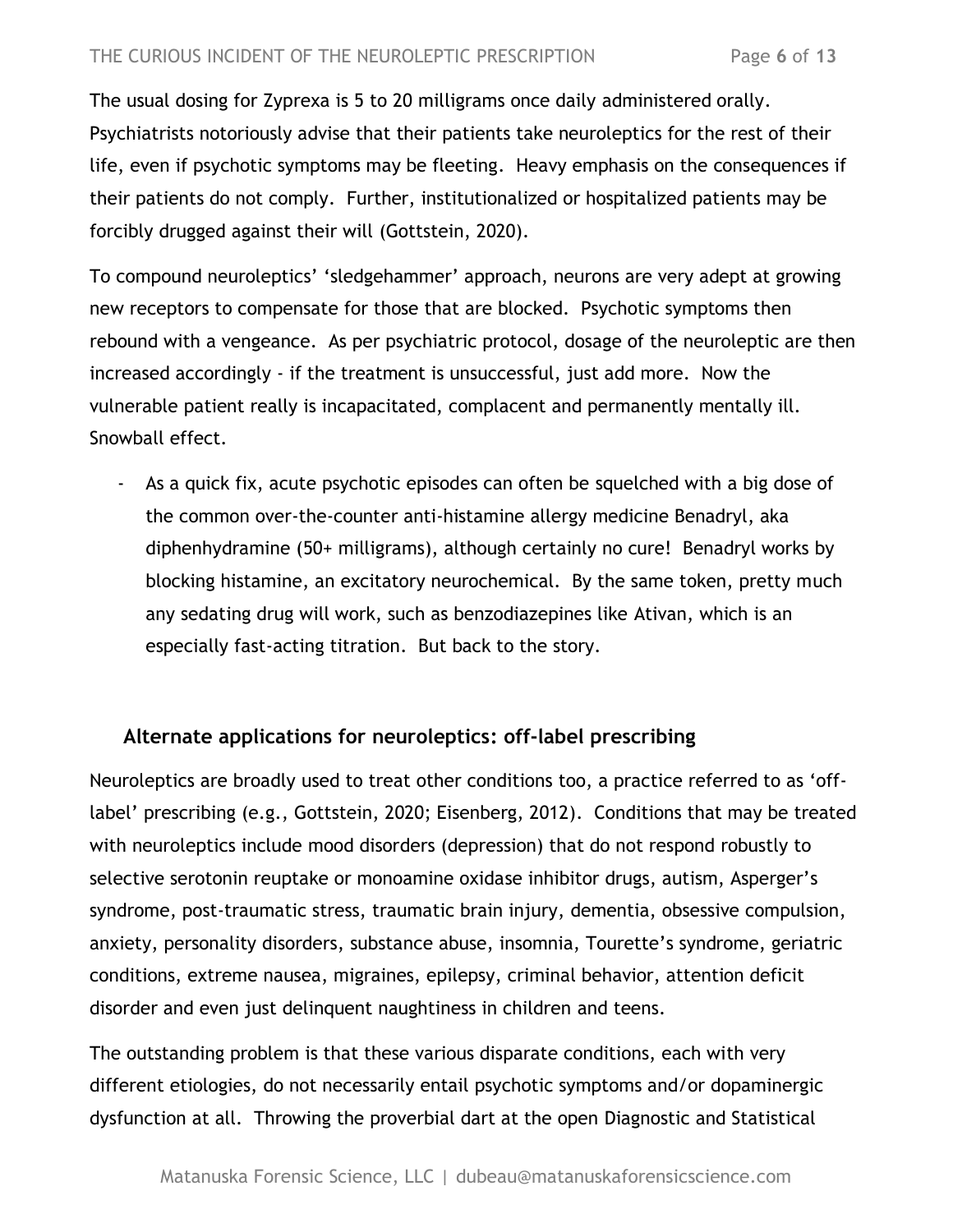Manual of Mental Health book, yes? Indeed, dopaminergic inhibition is contra-indicated in many of these conditions. So what motivates psychiatrists to off-label prescribe neuroleptics in these cases?

Lilly, cognizant of Zyprexa's side effects, marketed off-labelling, incentivizing psychiatrists to prescribe (Gottstein, 2020). If you are wondering, psychiatrists earn approximately \$270,000 and upwards annually (online source: ZipRecruiter). Presenting a conflict of interest, psychiatrists can earn cushy kick-backs from pharmaceutical companies rivaling their annual income (online source: ProPublica). Ruh-roh.

Psychosis is a transitory symptom. Those with schizophrenia and bipolar disorder are not psychotic 24/7/365, but rather experience episodic states of psychosis. Neuroleptic drug action is continuous, however. Pharmacologically, do the psychokinetics of neuroleptics match intended therapeutic goals? Let us consider the ubiquitous scientific concepts of accuracy and precision.

#### <span id="page-6-0"></span>**Accuracy versus precision**

'Accuracy' refers to how close the given acting agent is to the intended target. In this case, let us imagine any given neuroleptic is the agent and aberrant neural receptors are the target. Alternatively, 'precision' refers to how close the acting agents are to each other. Such agents may totally miss the target, but they are precisely clustered. For effective utility, any given pharmaceutical agent must be both precise and accurate. However, neuroleptics are neither accurate nor precise. Refer to the Figure 4.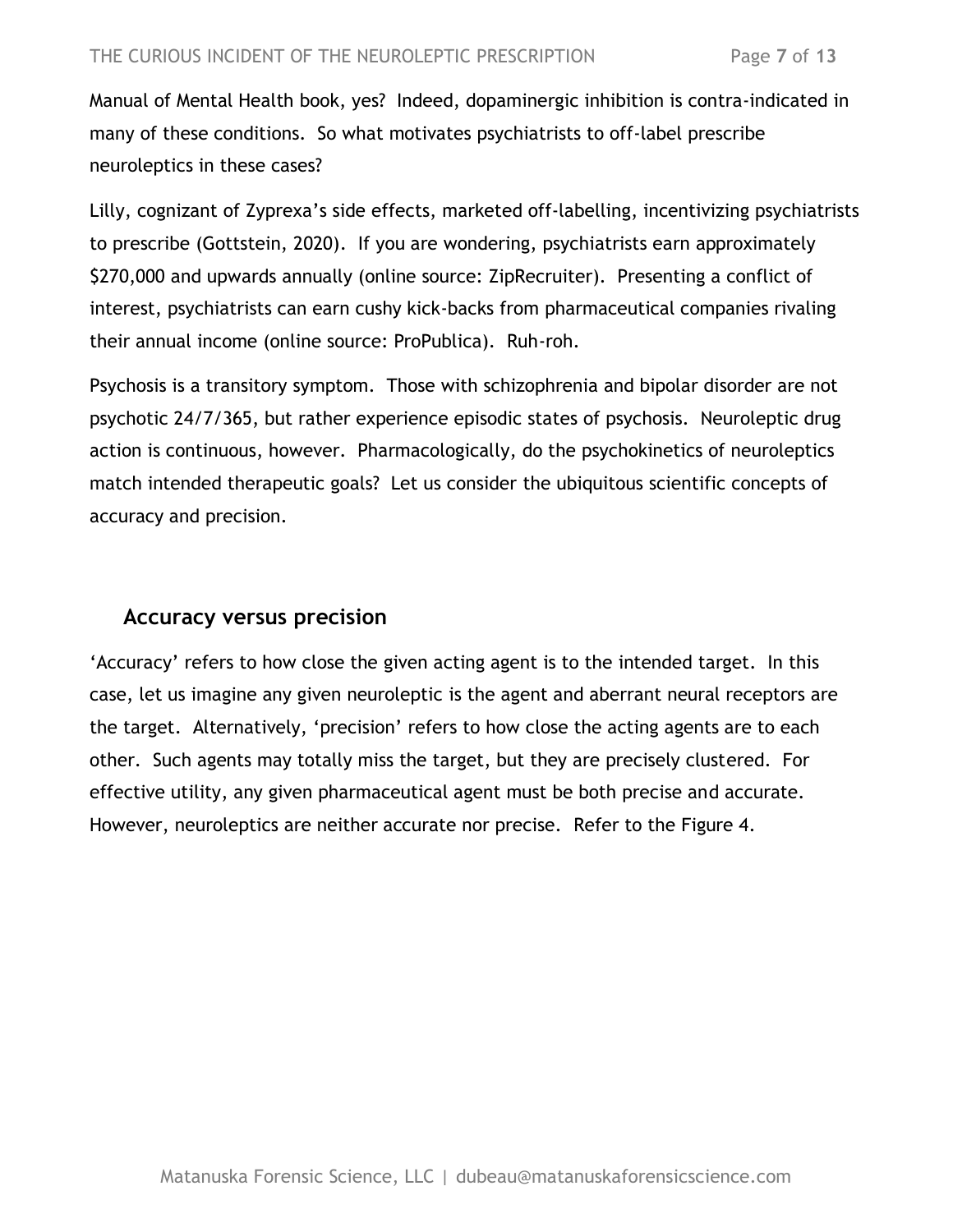

**Figure 4 | Accuracy versus precision**

<span id="page-7-0"></span>**Let the center yellow ranging to red bullseyes represent the limbic/striatal neural target and the white dots represent the neuroleptic agents. Accurate (left): Agents are accurately targeting their intended neural ranges, but lacking precision. Precise (right): Agents are precise, but miss their target. Image by Du Beau.**

## <span id="page-7-1"></span>**Toxicity**

Tinkering with neurotransmission may have deleterious side effects (e.g., Gottstein, 2020; Boushra & Nagalli, 2020). Indeed, the daunting toxic side effects of neuroleptics include the following non-exhaustive list:

- Metabolic disorders such as obesity and diabetes which may result in complications such as limb amputation and blindness. Psychiatric patients treated with neuroleptics will invariably gain weight, a lot of weight.
- Decrease in white blood cell count, rendering a greater risk of serious systemic infection.
- Neuroleptic malignant syndrome is potentially fatal. Related, Tardive Dyskinesia (TD) and related dystonias evidenced by involuntary spastic repetitive muscle movements that range from embarrassing to downright disfiguring. TD is virtually permanent and irreversible.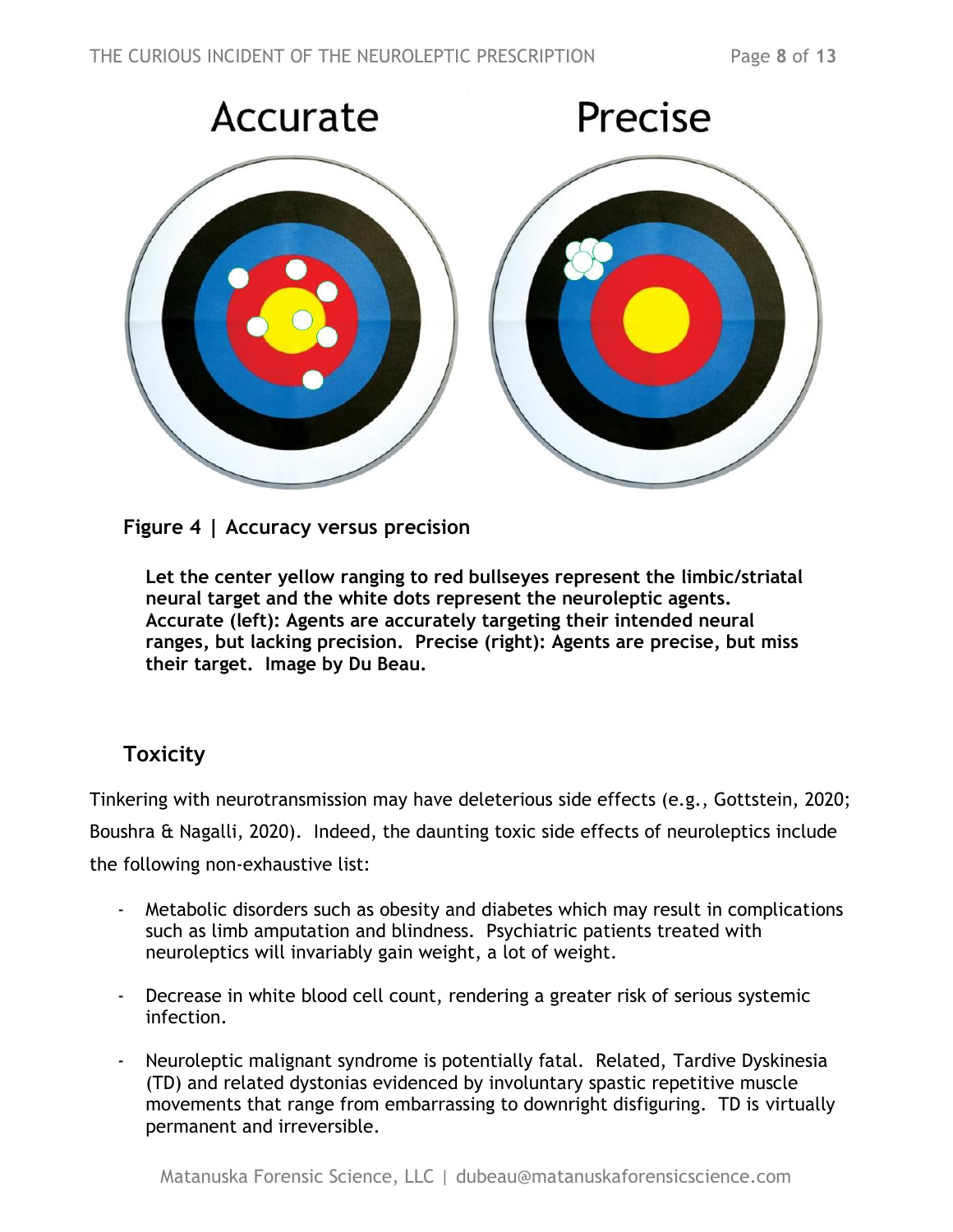- Malaise, apathetic complacency and oversleeping that is a sequela of chronic sedation, thus curtailing the patient's capacity to successfully hold down any job, go to school, take care of children or safely drive, etc.
- Hormonal imbalances resulting in sexual dysfunction and gynecomastia (breast development in men) and lactation in the absence of pregnancy.

#### <span id="page-8-0"></span>**Diagnostics**

To preface, as a forensic neuroscientist with an analytical laboratory background, operating based on evidentiary data informs my decisions. Scientific methodologies quantify evidence that is verifiable and repeatable. So inferring pivotal conclusions with gravitas about nuanced human psychology makes me cringe.

Psychiatrists may refer their patients to clinical psychologists for a formal diagnosis to help determine the course of treatment. Self-reporting tests such as the Minnesota Multiphasic Personality Inventory (MMPI) can help guide the clinician. To titillate my readers, let us sample a few representative questions from the 567 total yes/no MMPI questions:

- I would like to be a florist.
- I gossip a little at times.
- I do not have a great fear of snakes.
- I like mechanical magazines.
- I am always disgusted with the law when a criminal is freed through the arguments of a smart lawyer.
	- o Author's note: an Eli Lilly executive wistfully answers '*No – I'm ok with it*' to this loaded MMPI question.

*Ad nauseam.* Onto the Rorschach inkblot test, premised on the concept of pareidolia, the perceptual tendency to assign meaning to ambiguous stimuli, such as seeing clouds shaped like hippopotamus, Jesus Christ on toast, etc., ostensibly determining your mental and emotional functioning and personality. As an exercise, let us look at three representative inkblots together. Refer to Figure 5.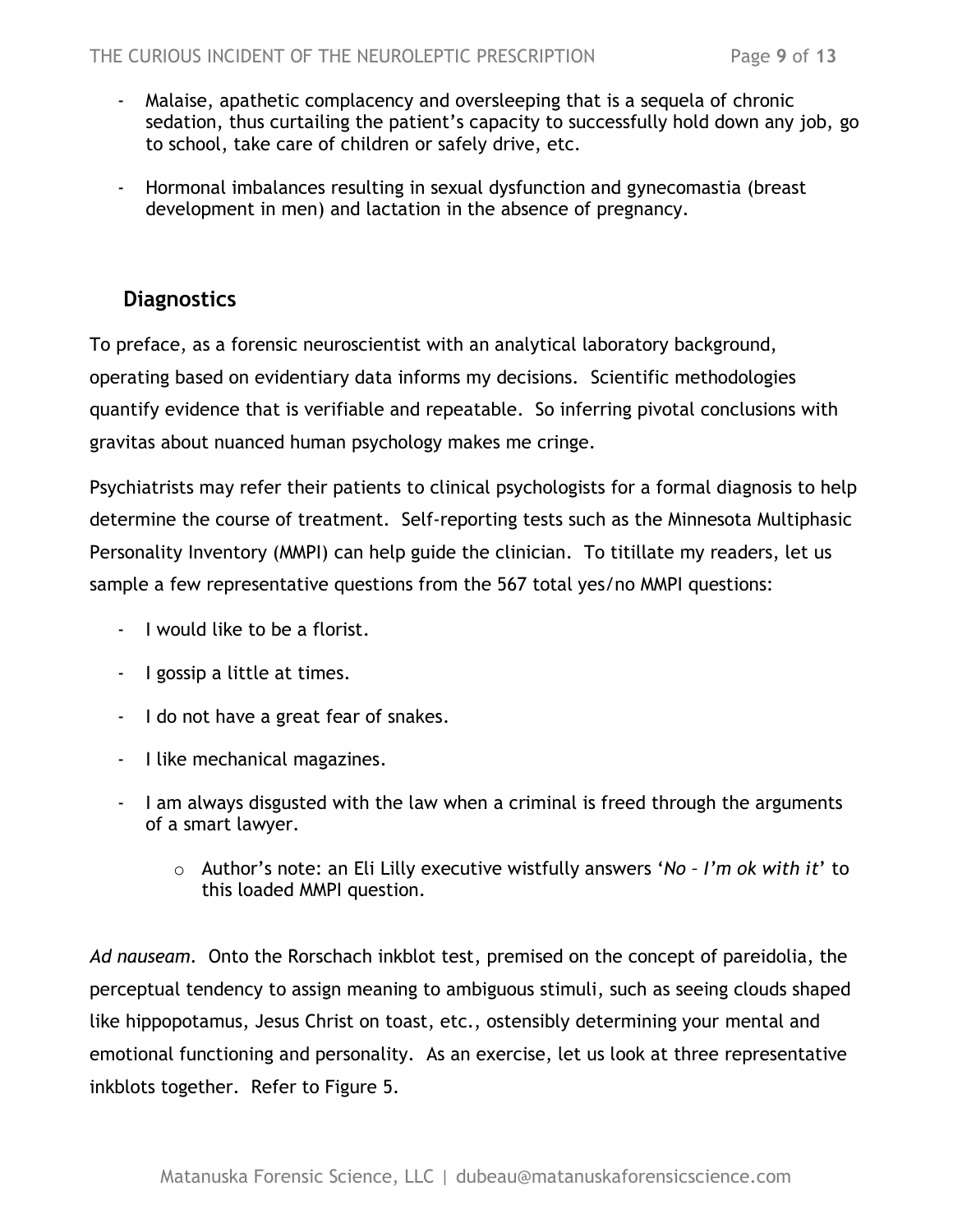

**Figure 5 | Rorschach inkblots**

<span id="page-9-0"></span>**Examples of Rorschach inkblots, online source.** 

Can you guess? The problem is that there really are wrong answers to such diagnostic tests. Human behavior is dynamic and responses to such queries is variable depending on external circumstances, environment, mood, being hangry, etc. and the very hortative nature of clinical practice. There is naturally a great deal of behavioral variability between people, so diagnostic errors happen inevitably. In this author's opinion, these baseless tests are pseudoscience. Psychological examinations are necessarily subjectively interpretative, relying on your clinician's supercalifragilistic powers of intuition.

## <span id="page-9-1"></span>**Ethics, the law and new directions**

Attorney Jim Gottstein's groundbreaking book, *The Zyprexa Papers* (2020), explicitly reveals the profound harm caused by neuroleptics. Given the grievous effects of neuroleptics, weighing all prognostic options, psychiatrists ought to justify prescribing neuroleptics, reserving their use for the most intractable psychotic disorders, yes? Psychiatrists uphold the Hippocratic Oath as per their medical training: to practice ethically without maleficence and 'do no harm.'

The evidence against neuroleptics is irrefutably mounting, impervious to gaslighting by the pharmaceutical industry incentivizing prescribing psychiatrists. Lilly would not have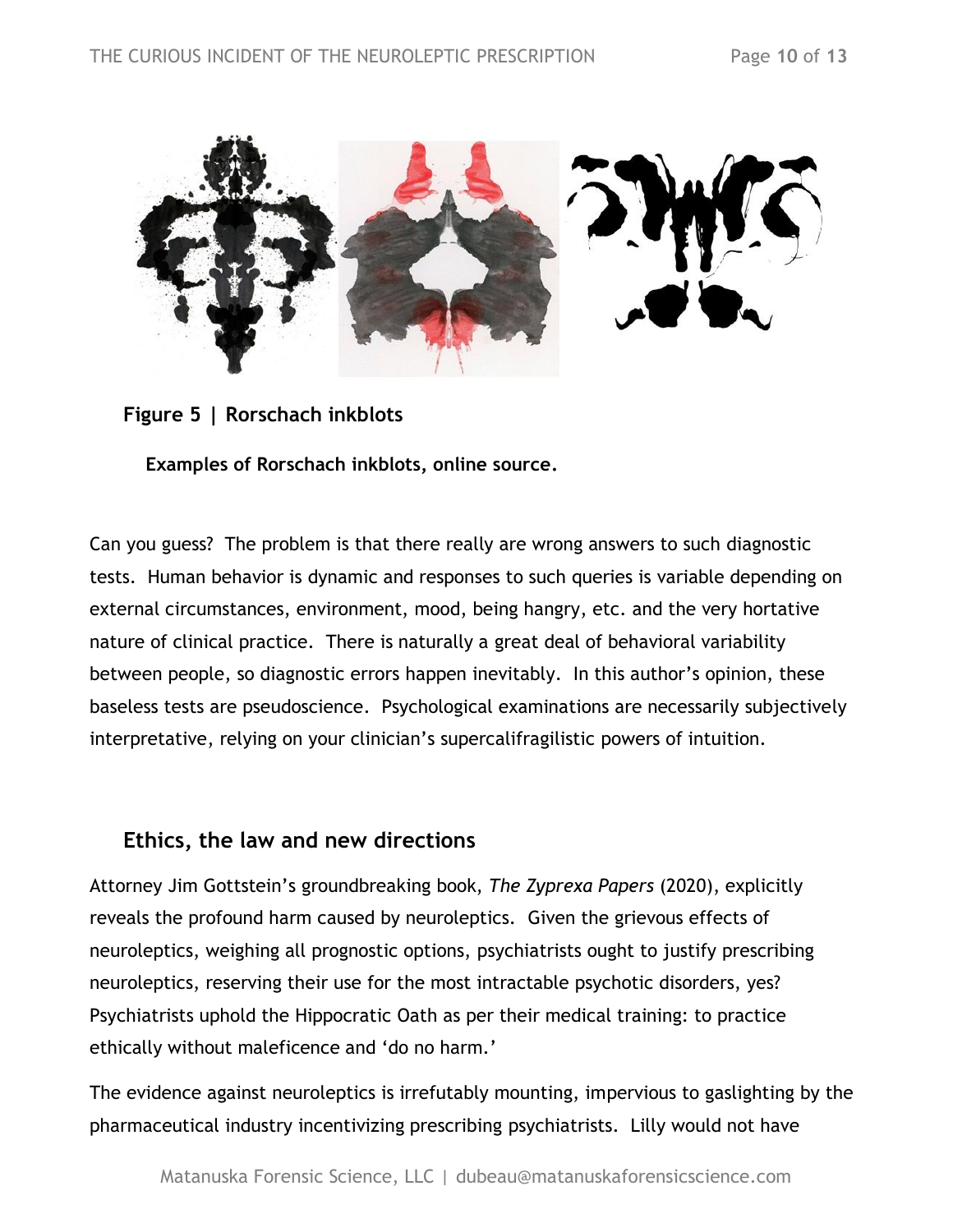subjugated the damning Zyprexa Papers unless they knew the coveted scientific reality were so very powerfully persuasive. When challenged, Lilly defended Zyprexa with vigor.

The denouement to Gottstein's lawsuit against Lilly? By January 2009, nakedly exposed and exhausting their defensive 'smoke and mirrors' bravado, Lilly conceded, paying 1.4+ billion dollars to resolve off-label promotion of Zyprexa. Lilly's settlement was the largest individual corporate criminal fine in history. In sum, hold onto scientific evidence, the truth, and never let go! Refer to Figure 6.





**Image courtesy of** *The Wizard of Oz,* **online source.**

To aptly quote Glinda the Good Witch of the North's sage advice to Dorothy when threatened by the Wicked Witch of the West, "*Keep tight inside those ruby slippers. Their magic must be very powerful, or she wouldn't want them so badly.*"

Developing novel therapeutics to treat thought disorders is long overdue. Rather than pridefully defending agents that do not work, let us learn from such mistakes, moving forward with curiosity, compassion, bravery and 'fresh eyes' to find better solutions. Refer to Addendum.

## <span id="page-10-0"></span>**About the author**

I am an independent consultant, a neuroscientist (PhD) and criminal behavioral profiler (D-ABP) with expertise in bloodstain pattern analysis.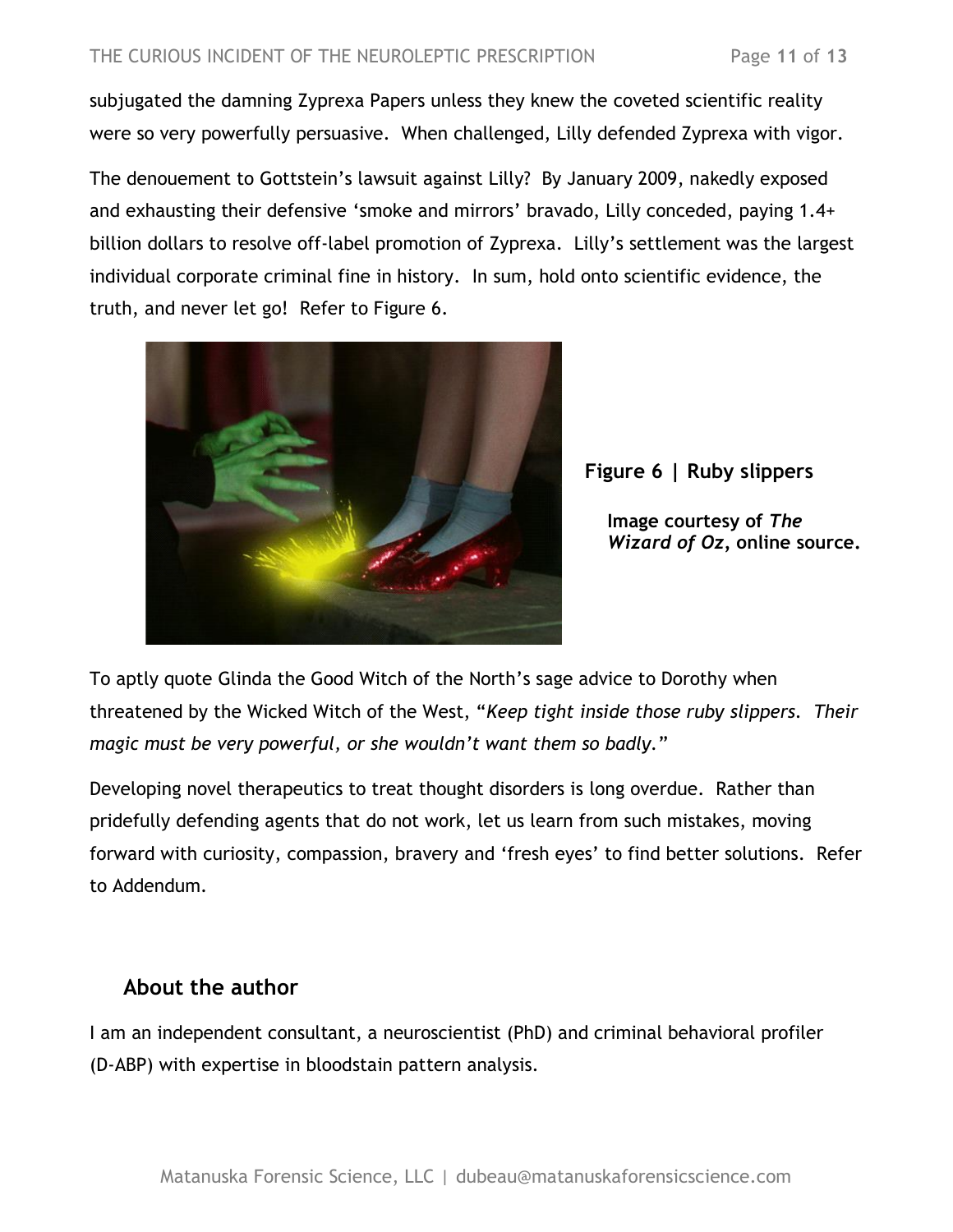#### <span id="page-11-0"></span>**Discl**a**imer**

I am the sole author of this report and declare no conflict of interest. All contents referenced from this document must be cited directly to me. Questions and comments are welcome. AD

#### <span id="page-11-1"></span>**References**

- Boushrae, M., Nagalli, S. (2020). Neuroleptic agent toxicity. *StatPearls.* https://www.ncbi.nlm.nih.gov/books/NBK554608/
- Du Beau A. (2018). Forensic neurobiology underlying violent criminal behavior. *Glasstree Academic Publishing*, Pgs. 1-35.
- Eisenberg J.M. (2012). Off-label use of atypical antipsychotics: an update. *Agency for healthcare research and quality*. Rockville, MD.
- Gottstein J. (2020). The Zyprexa Papers. Gottstein. Pgs. 1-232. ISBN-10: 0578627264
- Grant J. (2015). Spooky science: debunking the pseudoscience of the afterlife. *Sterling.* New York, NY. Pgs. 1-264. ISBN-13: 978-1454916543

#### <span id="page-11-2"></span>**Addendum**

Modern research addressing alternatives to neuroleptic drugs must be equivocally considered, revising existing therapeutic applications accordingly. The following lists are by no means inclusive, but rather suggestive of possible options.

Sleep and circadian rhythm aberrations are evidenced in major psychiatric conditions such as schizophrenia and bipolar disorder, inclusive of treatments involving altering photoperiodicity. E.g.,

- Pritchett D., Wulff K., Oliver P.L. *et al.* (2012) Evaluating the links between schizophrenia and sleep and circadian rhythm disruption. *J Neural Transm*. 119. Pgs. 1061-1075. doi.org/10.1007/s00702-012-0817-8
- Harvey, A. (2008). Sleep and circadian rhythms in bipolar disorder: seeking synchrony, harmony, and regulation. APA. doi.org/10.1176/appi.ajp.2008.0810098